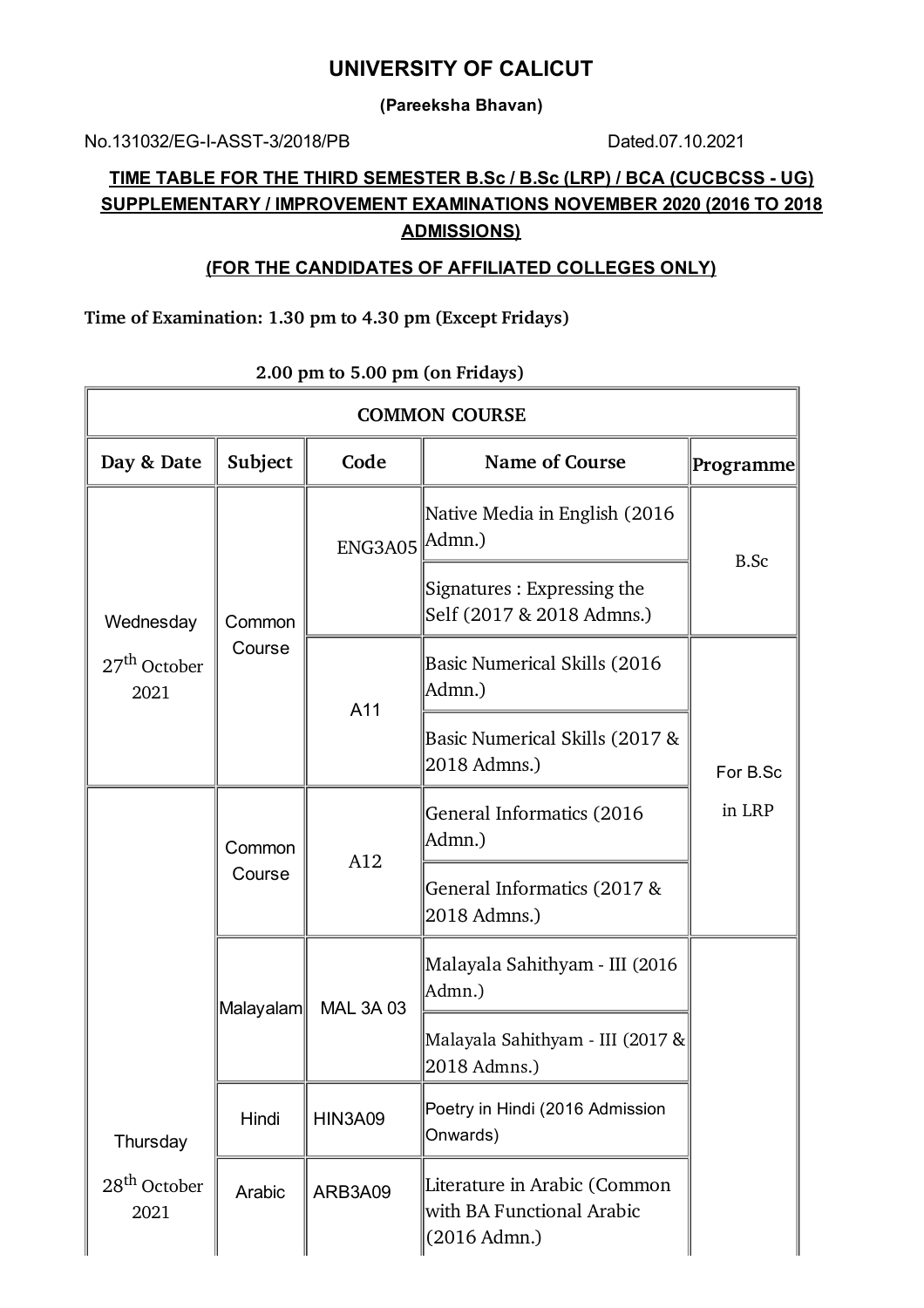|                                  | Arabic                                           | ARB3A09         |                  | Reading Arabic Literature - II<br>(2017 & 2018 Admns.)              |                                                              |      |
|----------------------------------|--------------------------------------------------|-----------------|------------------|---------------------------------------------------------------------|--------------------------------------------------------------|------|
|                                  | Sanskrit                                         | SKT3A09(01)     |                  | Drama & Alankara (2016<br><b>Admission Onwards)</b>                 |                                                              |      |
|                                  | Tamil                                            | <b>TML 3A09</b> |                  | <b>Translation and</b><br>Communication (2016 Admn.)                |                                                              | B.Sc |
| Thursday                         |                                                  |                 |                  |                                                                     | <b>Translation and Communication</b><br>(2017 & 2018 Admns.) |      |
| 28 <sup>th</sup> October<br>2021 | Urdu                                             | URD3A09(01)     |                  |                                                                     | Adab Aur Nazariyath (2016<br><b>Admission Onwards)</b>       |      |
|                                  |                                                  | GER3A09         |                  | Admn.)                                                              | Literature in German (2016                                   |      |
|                                  | German                                           |                 |                  | Literature in German (Selected<br>Readings) (2017 &<br>2018 Admns.) |                                                              |      |
|                                  | French                                           | <b>FRE3A09</b>  |                  | Literature in French (2016<br>Admn.)                                |                                                              |      |
|                                  |                                                  |                 |                  | Literature in French (2017 & 2018)<br>Admns.)                       |                                                              |      |
|                                  |                                                  |                 |                  | <b>CORE COURSES</b>                                                 |                                                              |      |
| Friday                           | <b>Mathematics</b>                               |                 | MAT3B03          |                                                                     | <b>Calculus &amp; Analytical Geometry</b>                    |      |
| 29 <sup>th</sup> October         | Physics /                                        |                 | PHY3B03/         |                                                                     | Mechanics                                                    |      |
| 2021                             | <b>Applied Physics</b>                           |                 | <b>APY 3B 03</b> |                                                                     |                                                              |      |
|                                  | Chemistry                                        |                 | CHE3B03          |                                                                     | Physical Chemistry - I                                       |      |
|                                  | <b>Botany</b>                                    |                 | BOT3B03          |                                                                     | Micro Biology, Mycology,<br>Lichenology & Plant Pathology    |      |
|                                  | Zoology<br>Costume &<br><b>Fashion Designing</b> |                 | ZOL3B03          |                                                                     | Animal Diversity: Chordata - Part I                          |      |
|                                  |                                                  |                 | CFD3B03          |                                                                     | Design Concept Methodology                                   |      |
|                                  | Computer Science                                 |                 | BCS3B04          |                                                                     | <b>Fundamentals of Digital Electronics</b><br>(2016 Admn.)   |      |
|                                  |                                                  |                 |                  |                                                                     |                                                              |      |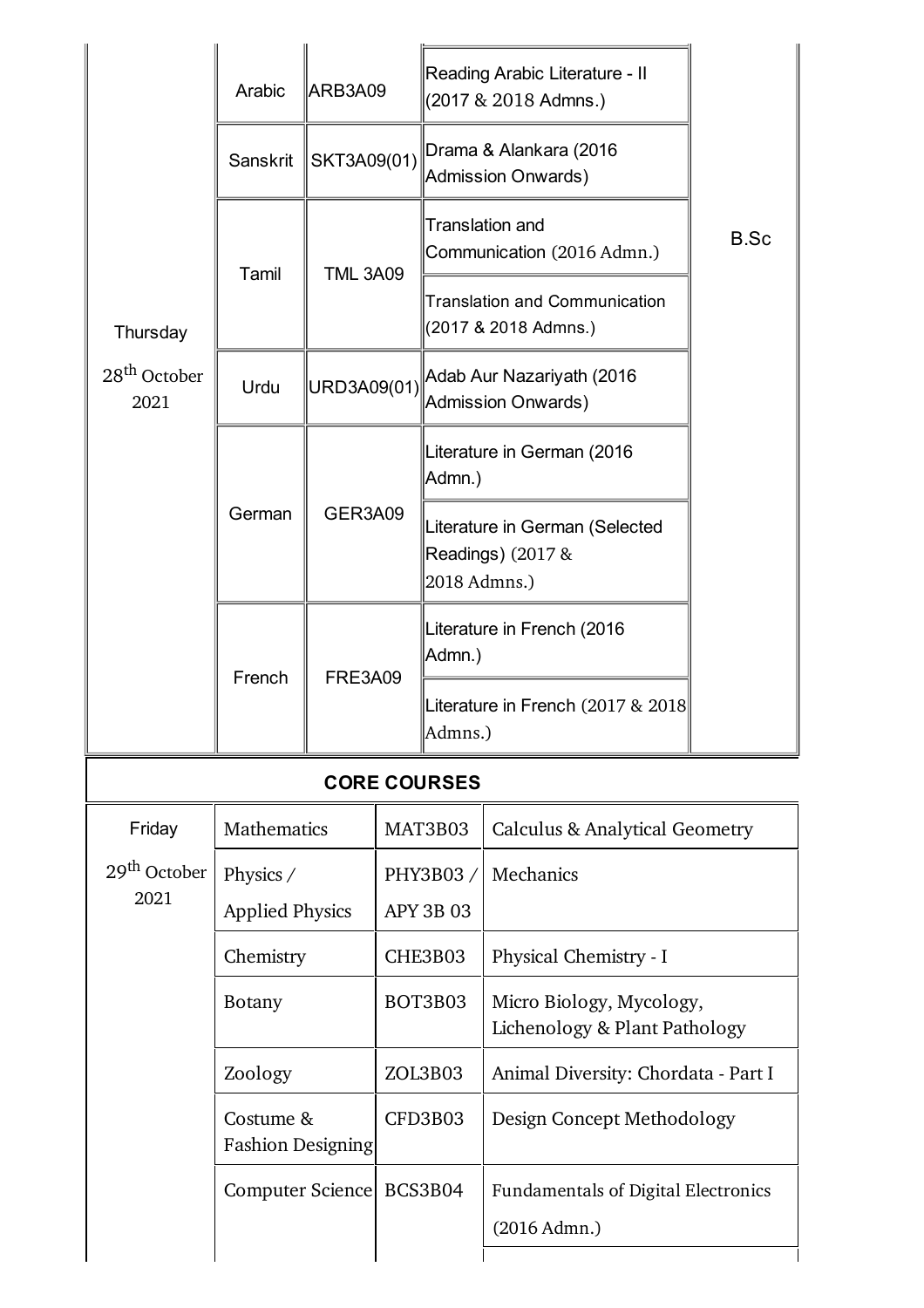|                                            | Computer Science BCS3B04               |                  | Data Structures using C (2017 &<br>2018 Admns.)               |
|--------------------------------------------|----------------------------------------|------------------|---------------------------------------------------------------|
|                                            | <b>BCA</b>                             | BCA3B03          | Data Base Design & RDBMS                                      |
|                                            | Electronics                            | ELE3B04          | Analog & Digital Integrated Circuits                          |
|                                            | Information                            | BIT3B03          | Database Design and RDBMS (2016<br>Admn.)                     |
|                                            | Technology                             |                  | Database Design and RDBMS (2017)<br>& 2018 Admns.)            |
|                                            |                                        |                  | Child and Adolescent Development<br>(2016 Admn.)              |
|                                            | Psychology                             | PSY3B01          | Psychological Measurement and<br>Testing (2017 & 2018 Admns.) |
|                                            | <b>Statistics</b>                      | STS3B03          | <b>Statistical Estimation</b>                                 |
|                                            | Microbiology                           | MBY3B04          | Environmental & Sanitation<br>Microbiology (2016 & 2017Admn)  |
|                                            |                                        | MBG3B03          | Environmental & Sanitation<br>Microbiology (2018 Admn.)       |
|                                            | Biochemistry                           | <b>BCH 3B 03</b> | Techniques in Biochemistry                                    |
|                                            | Aquaculture                            | <b>AQC 3B 05</b> | <b>Fisheries &amp; Population Dynamics</b>                    |
| Friday<br>29 <sup>th</sup> October<br>2021 | Environmental &<br>Water<br>Management | EWM 3B03         | Chemistry of the Environment                                  |
|                                            | Family &<br>Community                  | <b>FCS 3B 03</b> | Research Methodology &<br>Bioinformatics (2016 Admn.)         |
|                                            | Science                                |                  | Research Methodology &<br>Bioinformatics (2017 & 2018Admns)   |
|                                            | Food Technology                        | FTL3B05          | Technology of Food<br>Preservation (2016 Admn.)               |
|                                            |                                        |                  | Technology of Food<br>Preservation (2017 & 2018Admns.)        |
|                                            |                                        |                  | Climatology (2016 Admn.)                                      |
|                                            | Geography                              | GRY3B03          | Climatology (2017 & 2018Admns.)                               |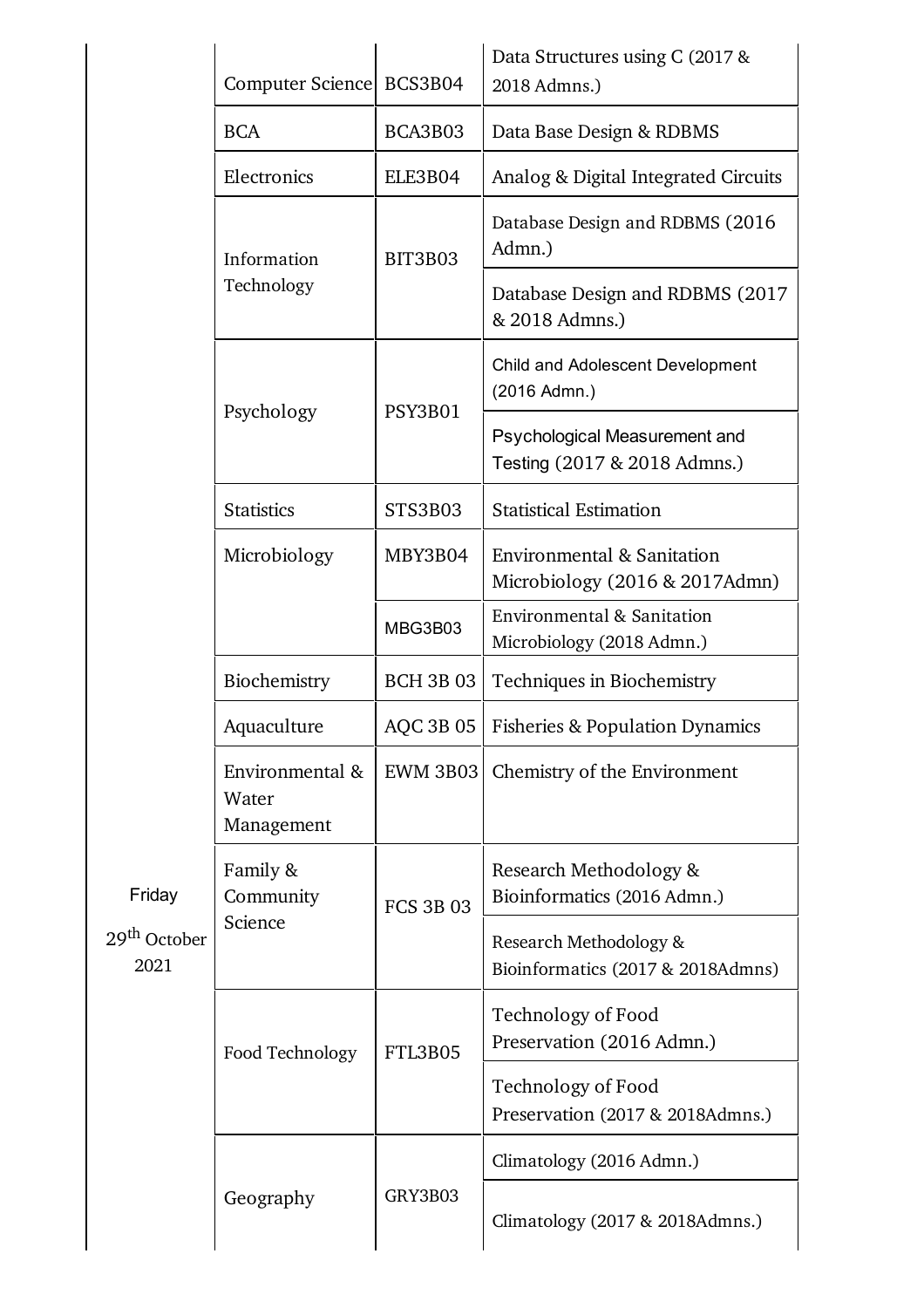|                                  | Geology                                                             |                      | GLY3B05        |                                              | Crystallography                                                                                                                                  |  |
|----------------------------------|---------------------------------------------------------------------|----------------------|----------------|----------------------------------------------|--------------------------------------------------------------------------------------------------------------------------------------------------|--|
|                                  | <b>Plant Science</b>                                                |                      | PLA3B03        |                                              | Algae, Fungi, Lichens,<br>Bacteria, Viruses and Plant Disease                                                                                    |  |
|                                  | Instrumentation                                                     |                      | ITN3B03        |                                              | Measurement Techniques (2016 &<br>2017 Admns.)                                                                                                   |  |
|                                  |                                                                     |                      |                |                                              | Measurement Techniques (2018<br>Admn.)                                                                                                           |  |
|                                  | <b>Bio Technology</b>                                               |                      | BTY3B03        | <b>Bio Chemistry</b>                         |                                                                                                                                                  |  |
| Friday                           | Genetics                                                            |                      | GEN3B03        |                                              | <b>Basic Genetics</b>                                                                                                                            |  |
| 29 <sup>th</sup> October<br>2021 | Hotel<br>Management &<br>Culinary Arts /<br><b>Catering Science</b> | HCA3B03<br>/ HCS3B03 |                |                                              | Advanced food and Beverage<br><b>Production -II (For Culinary Arts)</b><br>2016 Admission<br>onwards) & (For Catering<br>Science 2016 Admission) |  |
|                                  | Hotel                                                               | HCS3B03              |                |                                              | Advanced food and Beverage<br>Production - I (2016 Admission)                                                                                    |  |
|                                  | Management &<br><b>Catering Science</b>                             | BSH3B03              |                | Food Production - I (2017 & 2018)<br>Admns.) |                                                                                                                                                  |  |
|                                  |                                                                     | BHC3B03              |                |                                              | Food & Beverage Service                                                                                                                          |  |
|                                  | Counseling<br>Psychology                                            |                      | CPY3B01        |                                              | Developmental Psychology-I                                                                                                                       |  |
|                                  | Home Science-<br>(Textiles & Fashion HTF3B03<br>Technology)         |                      |                |                                              | <b>Computer Aided Fashion Design</b>                                                                                                             |  |
|                                  | Costume & Fashion<br>Designing                                      |                      | CFD3B04        |                                              | <b>History of Costumes</b>                                                                                                                       |  |
| Saturday                         | <b>Computer Science</b>                                             |                      | BCS3B05        |                                              | Visual Programming using<br>VB.Net                                                                                                               |  |
| 30 <sup>th</sup> October<br>2021 | <b>BCA</b>                                                          |                      | BCA3B04        |                                              | Data Structures using<br>$C++$ (2016 Admn.)                                                                                                      |  |
|                                  |                                                                     |                      |                |                                              | Data Structures using C (2017 &<br>2018 Admns.)                                                                                                  |  |
|                                  | Information<br>Technology                                           |                      | <b>BIT3B04</b> |                                              | Data Structures using $C++(2016)$<br>Admn.)                                                                                                      |  |
|                                  |                                                                     |                      |                |                                              | Data Structures using                                                                                                                            |  |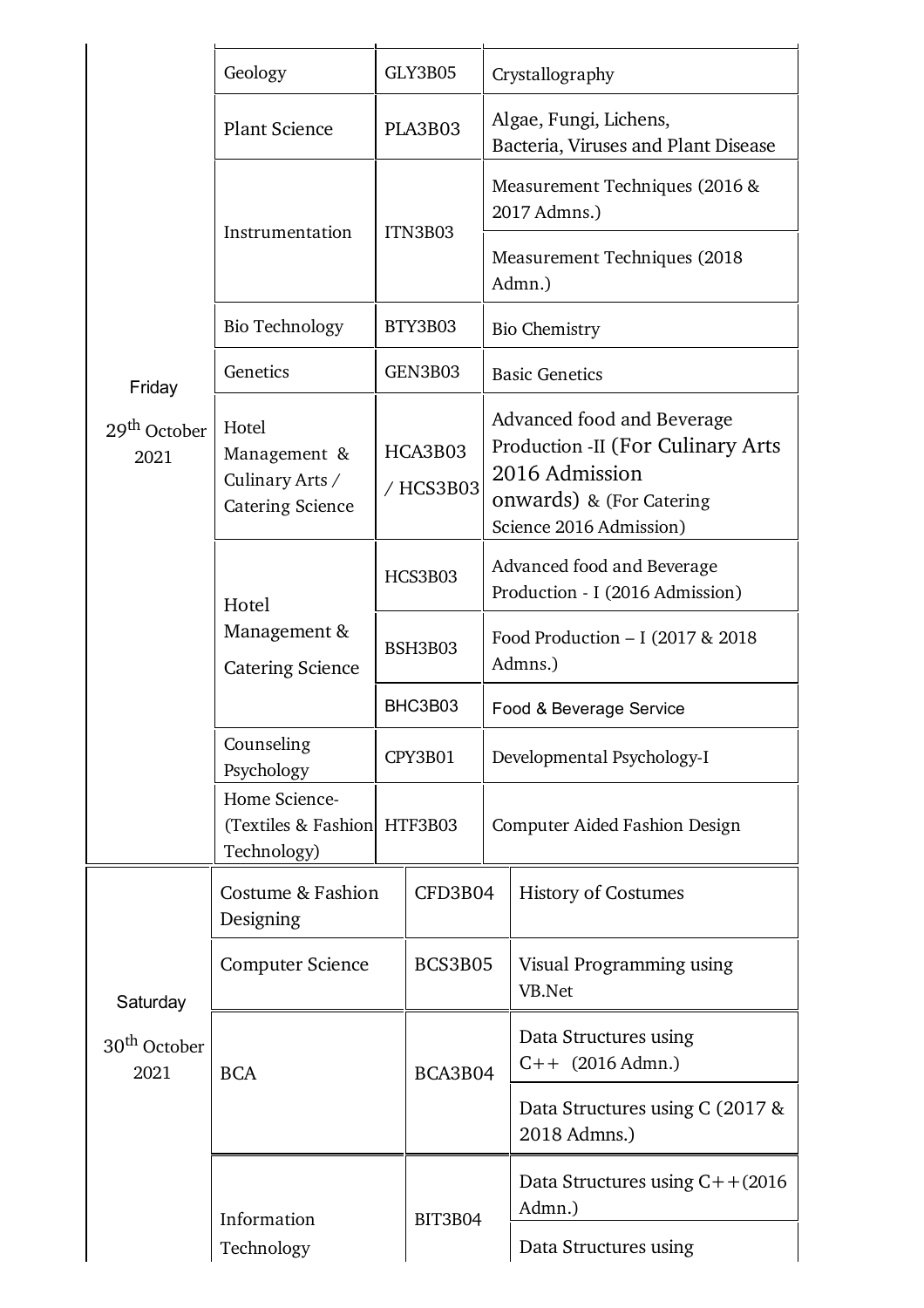|                                  |                                            |                    |                             | $C++$ (2017 & 2018 Admns.)                                                           |  |
|----------------------------------|--------------------------------------------|--------------------|-----------------------------|--------------------------------------------------------------------------------------|--|
| Saturday                         | Biochemistry                               |                    | BCH3B04                     | Enzymology                                                                           |  |
|                                  | Instrumentation                            |                    | ITN3B04                     | Transducers (2016 & 2017<br>Admns.)                                                  |  |
| 30 <sup>th</sup> October         |                                            |                    |                             | Transducers (2018 Admn.)                                                             |  |
| 2021                             | Hotel Management &<br><b>Culinary Arts</b> |                    | HCA3B04                     | Indian Confectionery (2016)<br>Admn.)                                                |  |
|                                  | Hotel Management &<br><b>Culinary Arts</b> |                    | BHC3B04                     | <b>Advanced Food Production</b><br>(2017 & 2018 Admns.)                              |  |
|                                  |                                            | Hotel Management & |                             | Advanced Food & Beverage<br>Service - I (2016 Admn.)                                 |  |
|                                  | <b>Catering Science</b>                    |                    | HCS3B04                     | Food & Beverage Service - I (2017<br>& 2018 Admns.)                                  |  |
| Monday                           | Costume & Fashion                          |                    | CFD3B05                     | <b>Surface Ornamentations</b>                                                        |  |
| 1 <sup>st</sup> November         | Designing                                  |                    |                             |                                                                                      |  |
| 2021                             |                                            |                    |                             |                                                                                      |  |
|                                  |                                            |                    | <b>COMPLEMENTARY COURSE</b> |                                                                                      |  |
|                                  | BOT3C03                                    |                    | Breeding & Horticulture     | Systematic Botany, Economic Botany, Plant                                            |  |
|                                  | BCH3C03                                    |                    | Biochemistry - III          |                                                                                      |  |
| Tuesday                          | BCA3C05                                    |                    |                             | Financial Management Accounting (2016 Admn.)                                         |  |
| 2 <sup>nd</sup> November<br>2021 |                                            |                    |                             | <b>Computer Oriented Numerical &amp; Statistical</b><br>Methods (2017 & 2018 Admns.) |  |
|                                  | PSY3C01                                    |                    |                             | Human Physiology - III (2016 Admn.)                                                  |  |
|                                  |                                            |                    |                             | Human Physiology - III (2017 & 2018 Admns.)                                          |  |
|                                  | BIT3C05                                    |                    |                             | Discrete Mathematics (2016 Admn.)                                                    |  |
|                                  |                                            |                    |                             | Discrete Mathematics (2017 & 2018 Admns.)                                            |  |
|                                  | GRY3C03                                    |                    |                             | Geography of Water Resources (2016 Admn.)                                            |  |
|                                  |                                            | Admns.)            |                             | Geography of Water Resources (2017 & 2018)                                           |  |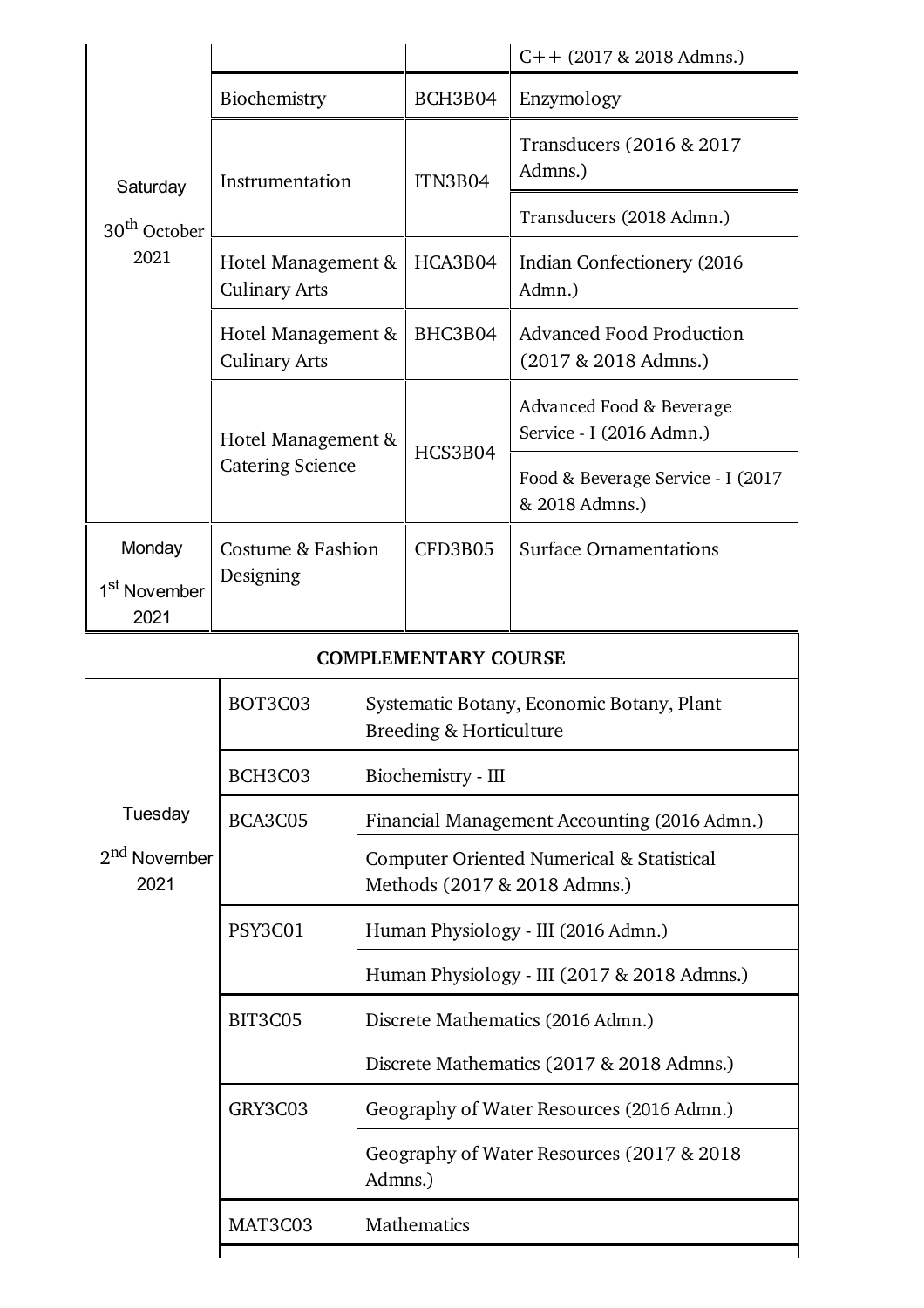|                                  | <b>HCS3C05</b>      | Front Office (2016 Admn.)                                                                                      |  |  |  |
|----------------------------------|---------------------|----------------------------------------------------------------------------------------------------------------|--|--|--|
|                                  | <b>BSH / C3C05</b>  | Nutrition, Hygiene and Sanitation (2017 & 2018)<br>Admns.)                                                     |  |  |  |
|                                  | HCA3C05             | Quantity cooking                                                                                               |  |  |  |
| Tuesday                          | CPY3C01             | Physiological Psychology                                                                                       |  |  |  |
| 2 <sup>nd</sup> November<br>2021 | APY3C03             | OP-AMP and Applications (Complementary for<br><b>B.Sc Instrumentation</b> )                                    |  |  |  |
|                                  | ZOL3C03             | Physiology ,Toxicology and Ethology                                                                            |  |  |  |
|                                  | <b>SG3C03</b>       | Probability                                                                                                    |  |  |  |
| Wednesday                        | PHY3C03             | Optics, Laser, Electronics and Communication                                                                   |  |  |  |
| 3 <sup>rd</sup> November         | PSY3C02             | Psychological Statistics - III (2016 Admn.)                                                                    |  |  |  |
| 2021                             |                     | Psychological Statistics - III (2017 & 2018 Admns.)                                                            |  |  |  |
|                                  | <b>BTY3C11</b>      | <b>Environmental Biotechnology</b>                                                                             |  |  |  |
|                                  | FCN3C03             | Nutrition Through Life Cycle (2016 Admn.)                                                                      |  |  |  |
|                                  |                     | Nutrition Through Life Cycle (2017 & 2018)<br>Admns.)                                                          |  |  |  |
|                                  | <b>BCA 3C 06</b>    | Operations Research (2016 Admn.)                                                                               |  |  |  |
|                                  |                     | Theory of Computation (2017 & 2018Admns.)                                                                      |  |  |  |
|                                  | HCS3C06/<br>HCA3C06 | Nutrition Hygiene & Sanitation (Common with BSc<br>HM & Culinary Arts and BSc HM & Catering<br>Science)        |  |  |  |
|                                  | <b>BSH / C3C06</b>  | Facility Planning (2017 Admn Onwards) (Common<br>with BSc HM & Culinary Arts and BSc HM &<br>Catering Science) |  |  |  |
|                                  | CFD3C05             | Basic Pattern Making & Grading                                                                                 |  |  |  |
|                                  | GLY3C13             | Remote Sensing and GIS - III                                                                                   |  |  |  |
|                                  | FTL3C04             | Principles of Food Science (PFS) (2016 Admn.)                                                                  |  |  |  |
|                                  |                     | Principles of Food Science (PFS) (2017 & 2018)<br>Admns.)                                                      |  |  |  |
|                                  | <b>BCS 3C 03</b>    | Fundamentals of System Software, Network and<br>DBMS (2016 Admn.)                                              |  |  |  |